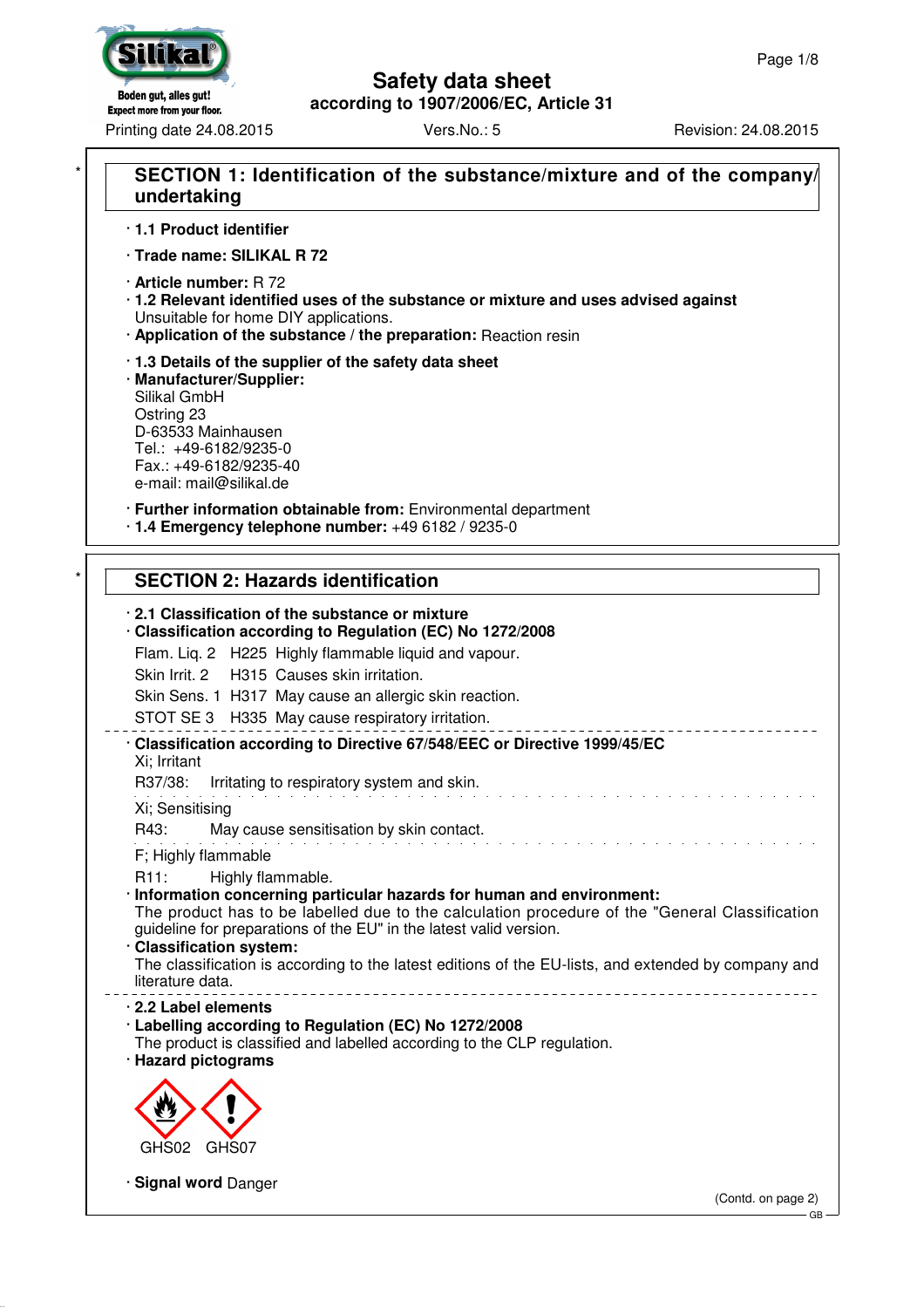Printing date 24.08.2015 Vers.No.: 5 Revision: 24.08.2015

**Trade name: SILIKAL R 72**

|                                          | (Contd. of page 1)                                                                                                    |
|------------------------------------------|-----------------------------------------------------------------------------------------------------------------------|
|                                          | · Hazard-determining components of labelling:                                                                         |
| methyl methacrylate                      |                                                                                                                       |
| · Hazard statements                      |                                                                                                                       |
|                                          | H225 Highly flammable liquid and vapour.                                                                              |
| H <sub>315</sub> Causes skin irritation. |                                                                                                                       |
|                                          | H317 May cause an allergic skin reaction.                                                                             |
|                                          | H335 May cause respiratory irritation.                                                                                |
| · Precautionary statements               |                                                                                                                       |
| P <sub>210</sub>                         | Keep away from heat, hot surfaces, sparks, open flames and other ignition<br>sources. No smoking.                     |
| P261                                     | Avoid breathing dust/fume/gas/mist/vapours/spray.                                                                     |
| P280                                     | Wear protective gloves/protective clothing/eye protection/face protection.                                            |
|                                          | P303+P361+P353 IF ON SKIN (or hair): Take off immediately all contaminated clothing. Rinse skin<br>with water/shower. |
| P403+P233                                | Store in a well-ventilated place. Keep container tightly closed.                                                      |
| P <sub>501</sub>                         | Dispose of contents/container in accordance with local/regional/national/<br>international regulations.               |
| . 2.3 Other hazards                      |                                                                                                                       |
|                                          | · Results of PBT and vPvB assessment                                                                                  |
| $\cdot$ PBT: Not applicable.             |                                                                                                                       |

· **vPvB:** Not applicable.

# \* **SECTION 3: Composition/information on ingredients**

#### · **3.2 Chemical characterisation: Mixtures**

· **Description:** Mixture of substances listed below with nonhazardous additions.

| · Dangerous components: |                                                                                                                                 |              |  |
|-------------------------|---------------------------------------------------------------------------------------------------------------------------------|--------------|--|
| CAS: 80-62-6            | methyl methacrylate                                                                                                             | 50-100%      |  |
| EINECS: 201-297-1       | $\mathsf{\times}$ Xi R37/38; $\mathsf{\times}$ Xi R43; $\mathsf{\bullet}$ F R11                                                 |              |  |
|                         | Reg.nr.: 01-2119452498-28 <b>.</b> Flam. Lig. 2, H225; $\circled{}$ Skin Irrit. 2, H315; Skin Sens. 1,<br>H317; STOT SE 3, H335 |              |  |
| CAS: 38668-48-3         | 1,1'-(p-tolylimino)dipropan-2-ol                                                                                                | $0.5 - 2.5%$ |  |
| EINECS: 254-075-1       | $\overline{\Omega}$ l T R25                                                                                                     |              |  |
|                         | R52/53                                                                                                                          |              |  |
|                         | Acute Tox. 3, H301; Aquatic Chronic 3, H412                                                                                     |              |  |
|                         | <b>Additional information:</b> For the wording of the listed risk phrases refer to section 16                                   |              |  |

**Additional information:** For the wording of the listed risk phrases

# \* **SECTION 4: First aid measures**

#### · **4.1 Description of first aid measures**

· **General information:** Immediately remove any clothing soiled by the product.

· **After inhalation:** Supply fresh air and to be sure call for a doctor.

- · **After skin contact:** Immediately wash with water and soap and rinse thoroughly.
- · **After eye contact:**
- Rinse opened eye for several minutes under running water. If symptoms persist, consult a doctor.
- · **After swallowing:** Drink plenty of water and provide fresh air. Call for a doctor immediately.
- · **4.2 Most important symptoms and effects, both acute and delayed**
- No further relevant information available.

· **4.3 Indication of any immediate medical attention and special treatment needed** No further relevant information available.

(Contd. on page 3)

GB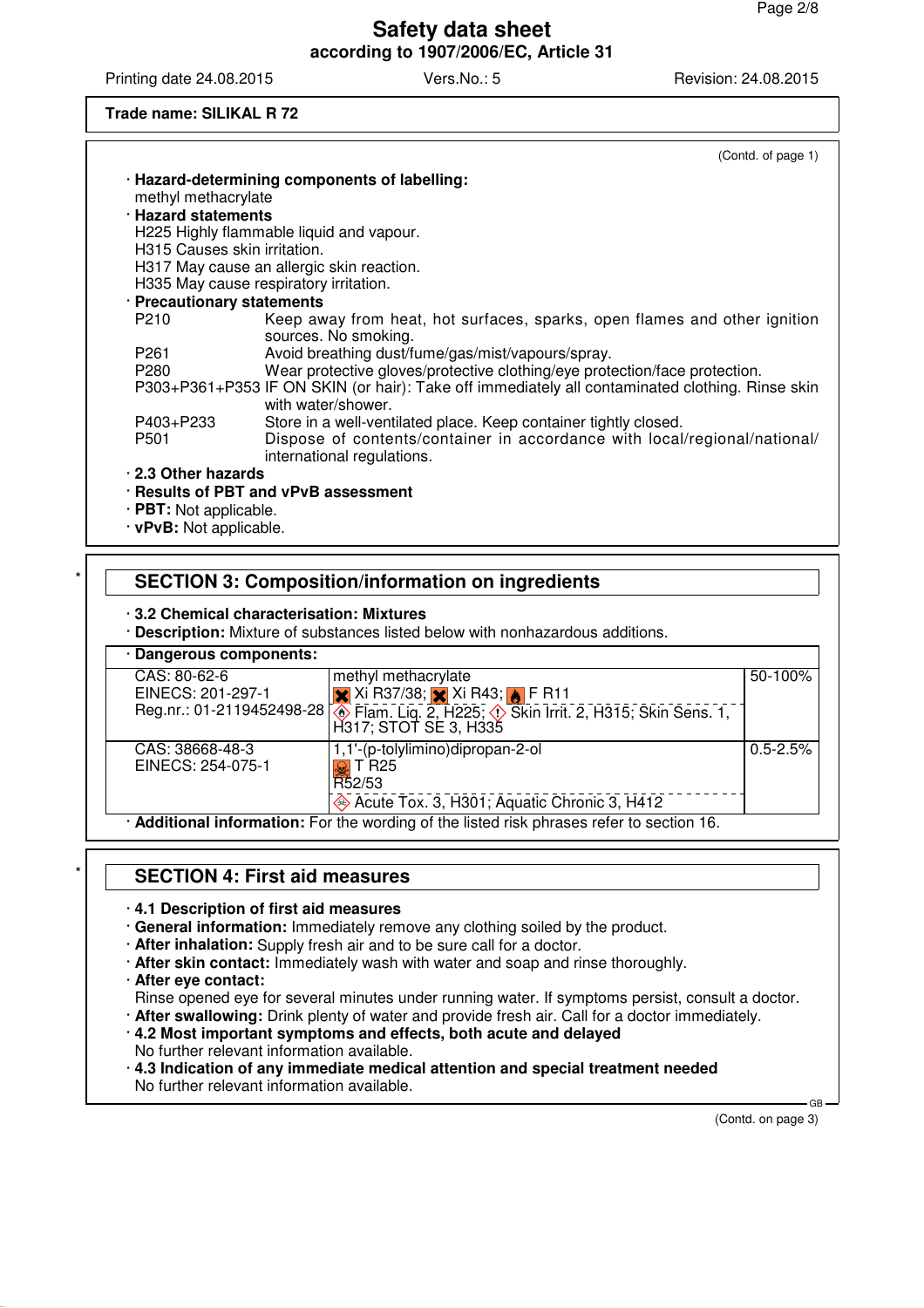Printing date 24.08.2015 Vers.No.: 5 Revision: 24.08.2015

#### **Trade name: SILIKAL R 72**

**SECTION 5: Firefighting measures** 

- · **5.1 Extinguishing media**
- · **Suitable extinguishing agents:**
- Foam Sand
- CO2, powder or water spray. Fight larger fire with alcohol resistant foam.
- · **For safety reasons unsuitable extinguishing agents:** Water with full jet
- · **5.2 Special hazards arising from the substance or mixture** Exothermic polymerisation. In case of fire, the following can be released: **Hydrocarbons**

Carbon monoxide and carbon dioxide

- · **5.3 Advice for firefighters**
- · **Protective equipment:** Wear self-contained respiratory protective device.
- · **Additional information** Cool endangered receptacles with water spray.

# **SECTION 6: Accidental release measures**

#### · **6.1 Personal precautions, protective equipment and emergency procedures**

- Ensure adequate ventilation
- Wear protective clothing.

Keep away from ignition sources.

Use respiratory protective device against the effects of fumes/dust/aerosol.

· **6.2 Environmental precautions:** Do not allow to enter sewers/ surface or ground water.

· **6.3 Methods and material for containment and cleaning up:**

Absorb with liquid-binding material (sand, diatomite, acid binders, universal binders). Dispose contaminated material as waste according to item 13.

Ensure adequate ventilation.

Do not flush with water or aqueous cleansing agents

· **6.4 Reference to other sections**

See Section 7 for information on safe handling.

- See Section 8 for information on personal protection equipment.
- See Section 13 for disposal information.

# **SECTION 7: Handling and storage**

- · **7.1 Precautions for safe handling** Ensure good ventilation/exhaustion at the workplace.
- · **Information about fire and explosion protection:**

Keep ignition sources away - Do not smoke. Protect against electrostatic charges.

Fumes can combine with air to form an explosive mixture.

· **7.2 Conditions for safe storage, including any incompatibilities**

· **Storage:**

· **Requirements to be met by storerooms and receptacles:** Store only in the original receptacle.

Store in cool, dry conditions in well sealed receptacles.

Do not allow to enter sewers/ surface or ground water.

- · **Information about storage in one common storage facility:** Not required.
- · **Further information about storage conditions:**
- Store receptacle in a well ventilated area. Protect from heat and direct sunlight.
- · **Maximum storage temperature:** 25 °C
- · **7.3 Specific end use(s)** No further relevant information available.

GB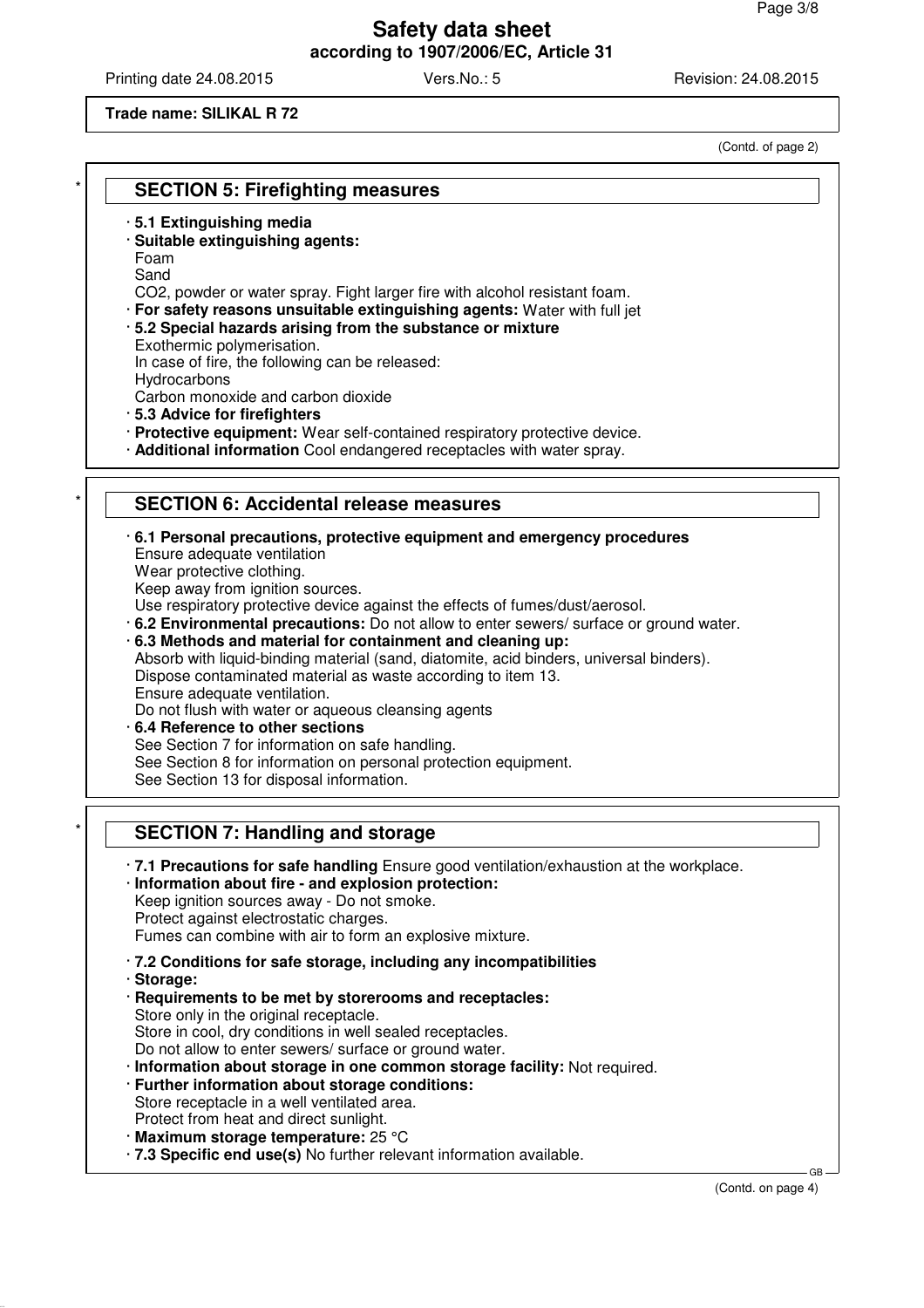Printing date 24.08.2015 Vers.No.: 5 Revision: 24.08.2015

#### **Trade name: SILIKAL R 72**

(Contd. of page 3) **SECTION 8: Exposure controls/personal protection** · **Additional information about design of technical facilities:** No further data; see item 7. · **8.1 Control parameters** · **Ingredients with limit values that require monitoring at the workplace: 80-62-6 methyl methacrylate** WEL Short-term value: 416 mg/m<sup>3</sup>, 100 ppm Long-term value:  $208$  mg/m<sup>3</sup>, 50 ppm · **DNELs 80-62-6 methyl methacrylate** Dermal **DNEL Dermal** 13.67 mg/kg/d (-) Inhalative DNEL Inhalation 210 mg/m<sup>3</sup> (-) · **Additional information:** The lists valid during the making were used as basis. · **8.2 Exposure controls** · **Personal protective equipment:** · **General protective and hygienic measures:** Keep away from foodstuffs, beverages and feed. Immediately remove all soiled and contaminated clothing Wash hands before breaks and at the end of work. Avoid contact with the eyes and skin. · **Respiratory protection:** Use the indicated respiratory protection if workplace exposure limits are exceeded. · **Recommended filter device for short term use:** Filter A · **Protection of hands:** Protective gloves The glove material has to be impermeable and resistant to the product/ the substance/ the preparation. Selection of the glove material on consideration of the penetration times, rates of diffusion and the degradation (EN 374) · **Material of gloves** Butyl rubber, BR · **Penetration time of glove material** The exact break through time has to be found out by the manufacturer of the protective gloves and has to be observed. For the mixture mentioned below the penetration time has to be at least 60 minutes (Permeation according to EN 374 Part 3: Level 3). · **Eye protection:** Tightly sealed goggles · **Body protection:** Protective work clothing **SECTION 9: Physical and chemical properties** 

- · **9.1 Information on basic physical and chemical properties**
- · **General Information**
- · **Appearance:**
- 

**Form:** Fluid **Colour:** Dark blue

(Contd. on page 5)

GB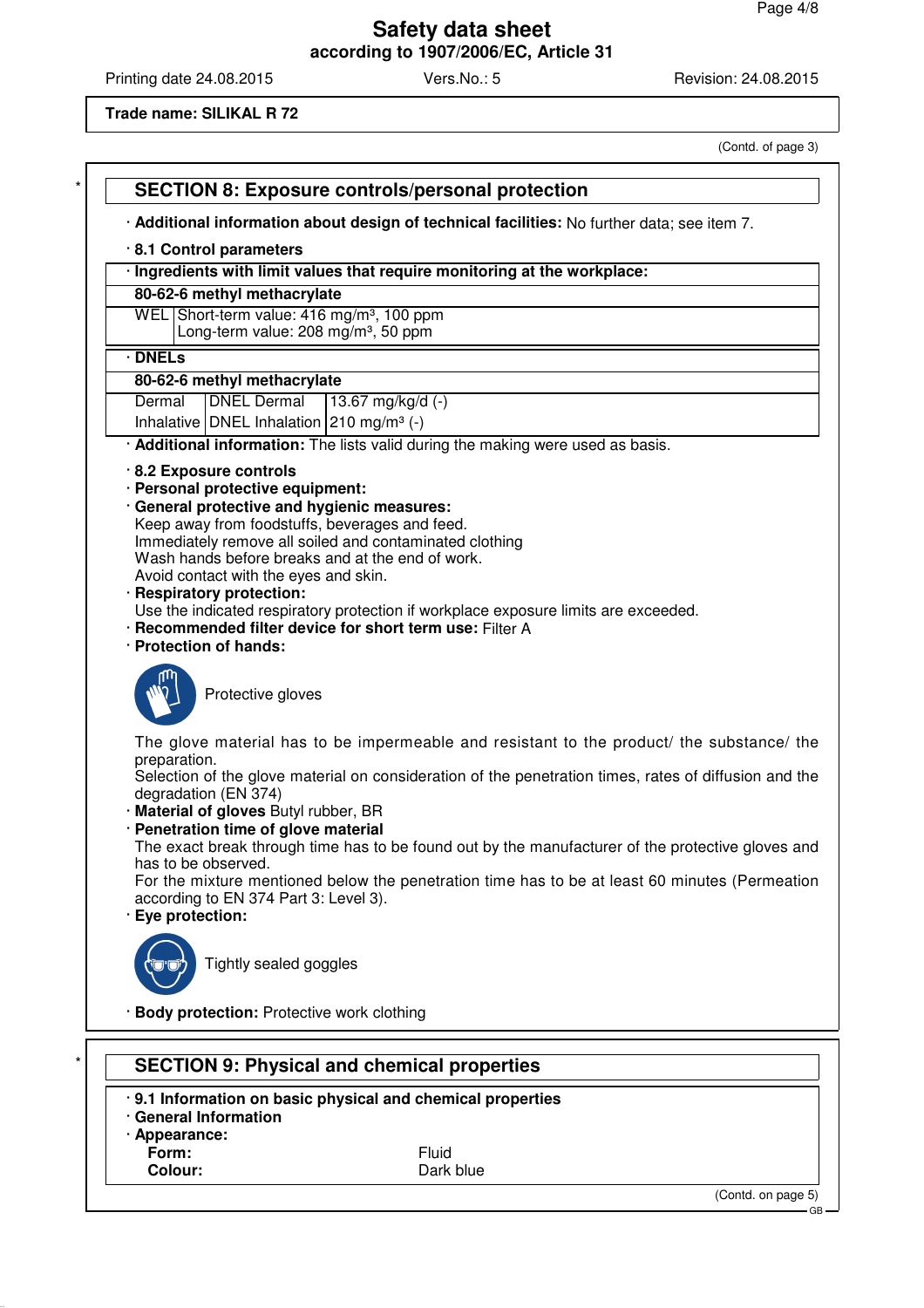Printing date 24.08.2015 Vers.No.: 5 Revision: 24.08.2015

**Trade name: SILIKAL R 72**

|                                                                                                   | (Contd. of page 4)                                                                             |
|---------------------------------------------------------------------------------------------------|------------------------------------------------------------------------------------------------|
| · Odour:<br>Odour threshold:                                                                      | Unpleasant<br>Not determined.                                                                  |
|                                                                                                   |                                                                                                |
| · pH-value:                                                                                       | Not determined.                                                                                |
| Change in condition<br><b>Melting point/Melting range:</b><br><b>Boiling point/Boiling range:</b> | Undetermined.<br>100 °C                                                                        |
| · Flash point:                                                                                    | 10 °C                                                                                          |
| · Flammability (solid, gaseous):                                                                  | Not applicable.                                                                                |
| · Ignition temperature:                                                                           | 430 °C                                                                                         |
| · Decomposition temperature:                                                                      | Not determined.                                                                                |
| · Self-igniting:                                                                                  | Product is not selfigniting.                                                                   |
| · Danger of explosion:                                                                            | Product is not explosive. However, formation of explosive<br>air/vapour mixtures are possible. |
| · Explosion limits:<br>Lower:<br>Upper:                                                           | $2.1$ Vol %<br>12.5 Vol %                                                                      |
| · Vapour pressure at 20 °C:                                                                       | 38.7 hPa                                                                                       |
| · Density at 20 °C:<br>· Relative density<br>· Vapour density<br>· Evaporation rate               | $0.98$ g/cm <sup>3</sup><br>Not determined.<br>Not determined.<br>Not determined.              |
| · Solubility in / Miscibility with<br>water:                                                      | Not miscible or difficult to mix.                                                              |
| · Partition coefficient (n-octanol/water): Not determined.                                        |                                                                                                |
| · Viscosity:<br>Dynamic at 20 °C:<br>Kinematic:<br>.9.2 Other information                         | 120 mPas<br>Not determined.<br>No further relevant information available.                      |

# **SECTION 10: Stability and reactivity**

- · **10.1 Reactivity** No further relevant information available.
- · **10.2 Chemical stability**
- · **Thermal decomposition / conditions to be avoided:**

Keep away from heat and direct sunlight.

No decomposition if used according to specifications.

- · **10.3 Possibility of hazardous reactions** Exothermic polymerisation.
- · **10.4 Conditions to avoid** No further relevant information available.
- · **10.5 Incompatible materials:** Reacts with peroxides and other radical forming substances.
- · **10.6 Hazardous decomposition products:**
- **Hydrocarbons**

Carbon monoxide and carbon dioxide

· **Additional information:** Do not allow to enter sewers/ surface or ground water.

(Contd. on page 6)

GB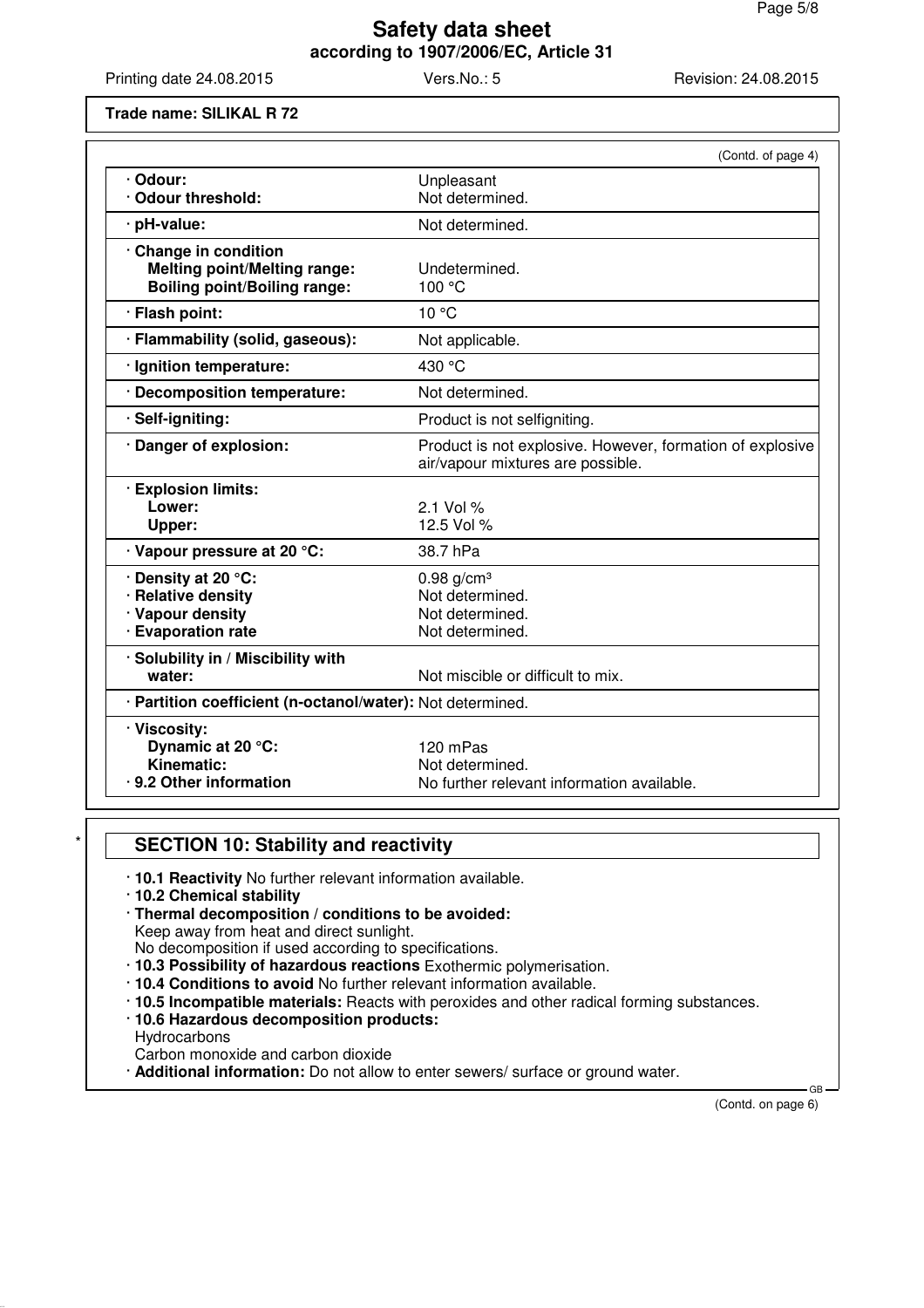Printing date 24.08.2015 Vers.No.: 5 Revision: 24.08.2015

(Contd. of page 5)

**Trade name: SILIKAL R 72**

| · Acute toxicity                                        |      | · 11.1 Information on toxicological effects                                                                                        |
|---------------------------------------------------------|------|------------------------------------------------------------------------------------------------------------------------------------|
|                                                         |      | · LD/LC50 values relevant for classification:                                                                                      |
| 80-62-6 methyl methacrylate                             |      |                                                                                                                                    |
| Oral                                                    | LD50 | $>$ 5000 mg/kg (rat)                                                                                                               |
| Dermal                                                  | LD50 | > 5000 mg/kg (kan)                                                                                                                 |
|                                                         |      | Inhalative $ LC50 (4h) $ 29.8 mg/l (rat)                                                                                           |
|                                                         |      | 38668-48-3 1,1'-(p-tolylimino)dipropan-2-ol                                                                                        |
| Oral                                                    | LD50 | 100 mg/kg (rat)                                                                                                                    |
| · Primary irritant effect:                              |      |                                                                                                                                    |
| · Skin corrosion/irritation                             |      |                                                                                                                                    |
| Causes skin irritation.                                 |      |                                                                                                                                    |
|                                                         |      | · Serious eye damage/irritation Based on available data, the classification criteria are not met.                                  |
|                                                         |      | · Respiratory or skin sensitisation                                                                                                |
|                                                         |      | May cause an allergic skin reaction.                                                                                               |
|                                                         |      | · CMR effects (carcinogenity, mutagenicity and toxicity for reproduction)                                                          |
|                                                         |      | · Germ cell mutagenicity Based on available data, the classification criteria are not met.                                         |
|                                                         |      | · Carcinogenicity Based on available data, the classification criteria are not met.                                                |
| · STOT-single exposure                                  |      | · Reproductive toxicity Based on available data, the classification criteria are not met.                                          |
| May cause respiratory irritation.                       |      |                                                                                                                                    |
|                                                         |      | · STOT-repeated exposure Based on available data, the classification criteria are not met.                                         |
|                                                         |      |                                                                                                                                    |
|                                                         |      | · Aspiration hazard Based on available data, the classification criteria are not met.<br><b>SECTION 12: Ecological information</b> |
| · 12.1 Toxicity                                         |      |                                                                                                                                    |
| · Aquatic toxicity:                                     |      |                                                                                                                                    |
| 80-62-6 methyl methacrylate                             |      |                                                                                                                                    |
| EC <sub>0</sub>                                         |      | 100 mg/l (Pseudomonas pudita)                                                                                                      |
| EC3 (16h)                                               |      | 100 mg/l (Scenedesmus subspicatus od. quadricauda)                                                                                 |
|                                                         |      |                                                                                                                                    |
|                                                         |      | EC50 (48h) 69 mg/l (Daphnia magna)                                                                                                 |
|                                                         |      | EC50 (96h) 170 mg/l (Selenastrum capricornutum)                                                                                    |
| LC50 (96h) $ $ > 79 mg/l (fish)                         |      |                                                                                                                                    |
| <b>NOEC</b>                                             |      | 37 mg/l (Daphnia magna)                                                                                                            |
|                                                         |      | 38668-48-3 1,1'-(p-tolylimino)dipropan-2-ol                                                                                        |
|                                                         |      | EC50 (48h) 28.8 mg/l (Daphnia magna)                                                                                               |
|                                                         |      | . 12.2 Persistence and degradability No further relevant information available.                                                    |
|                                                         |      | . 12.3 Bioaccumulative potential No further relevant information available.                                                        |
|                                                         |      | . 12.4 Mobility in soil No further relevant information available.                                                                 |
|                                                         |      | · Additional ecological information:                                                                                               |
| · General notes:                                        |      |                                                                                                                                    |
|                                                         |      | Water hazard class 1 (German Regulation) (Self-assessment): slightly hazardous for water                                           |
|                                                         |      |                                                                                                                                    |
| sewage system.                                          |      |                                                                                                                                    |
|                                                         |      | .12.5 Results of PBT and vPvB assessment                                                                                           |
| $\cdot$ PBT: Not applicable.<br>· vPvB: Not applicable. |      | Do not allow undiluted product or large quantities of it to reach ground water, water course or                                    |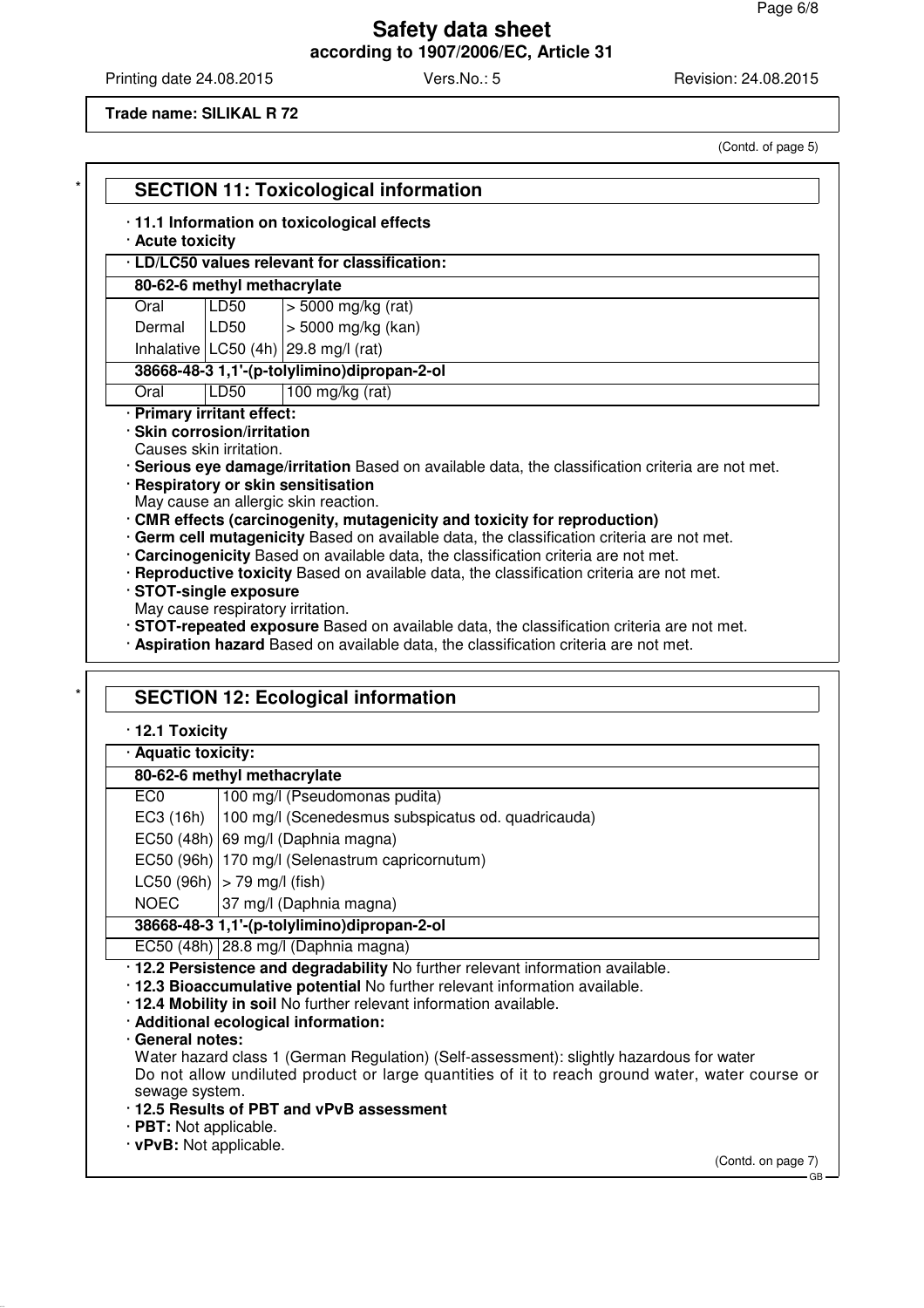Printing date 24.08.2015 **Vers.No.: 5** Vers.No.: 5 Revision: 24.08.2015

**Trade name: SILIKAL R 72**

· **12.6 Other adverse effects** No further relevant information available.

(Contd. of page 6)

GB

# **SECTION 13: Disposal considerations**

#### · **13.1 Waste treatment methods**

#### · **Recommendation**

Must not be disposed together with household garbage. Do not allow product to reach sewage system.

Must be specially treated adhering to official regulations.

### · **European waste catalogue**

07 02 08\* other still bottoms and reaction residues

15 01 10\* packaging containing residues of or contaminated by dangerous substances

#### · **Uncleaned packaging:**

#### · **Recommendation:**

Packaging may be reused or recycled after cleaning.

Packagings that may not be cleansed are to be disposed of in the same manner as the product. Disposal must be made according to official regulations.

· **Recommended cleansing agents:** Acetone, ethylacetate

| 14.1 UN-Number<br>· ADR, IMDG, IATA                                             | <b>UN1866</b>                                                                                                         |
|---------------------------------------------------------------------------------|-----------------------------------------------------------------------------------------------------------------------|
| · 14.2 UN proper shipping name<br>$·$ ADR<br>· IMDG, IATA                       | 1866 RESIN SOLUTION<br><b>RESIN SOLUTION</b>                                                                          |
| · 14.3 Transport hazard class(es)                                               |                                                                                                                       |
| · ADR, IMDG, IATA                                                               |                                                                                                                       |
|                                                                                 |                                                                                                                       |
| · Class<br>· Label                                                              | 3 Flammable liquids.<br>3                                                                                             |
| · 14.4 Packing group<br>· ADR, IMDG, IATA                                       | $\mathbf{I}$                                                                                                          |
| · 14.5 Environmental hazards:<br>· Marine pollutant:                            | <b>No</b>                                                                                                             |
| · 14.6 Special precautions for user<br>· Danger code (Kemler):<br>· EMS Number: | Warning: Flammable liquids.<br>33<br>$F-E, S-E$                                                                       |
| · 14.7 Transport in bulk according to Annex II<br>of Marpol and the IBC Code    | Not applicable.                                                                                                       |
| · Transport/Additional information:                                             |                                                                                                                       |
| $\cdot$ ADR<br>· Limited quantities (LQ)<br>· Excepted quantities (EQ)          | 5L<br>Code: E2<br>Maximum net quantity per inner packaging: 30 ml<br>Maximum net quantity per outer packaging: 500 ml |